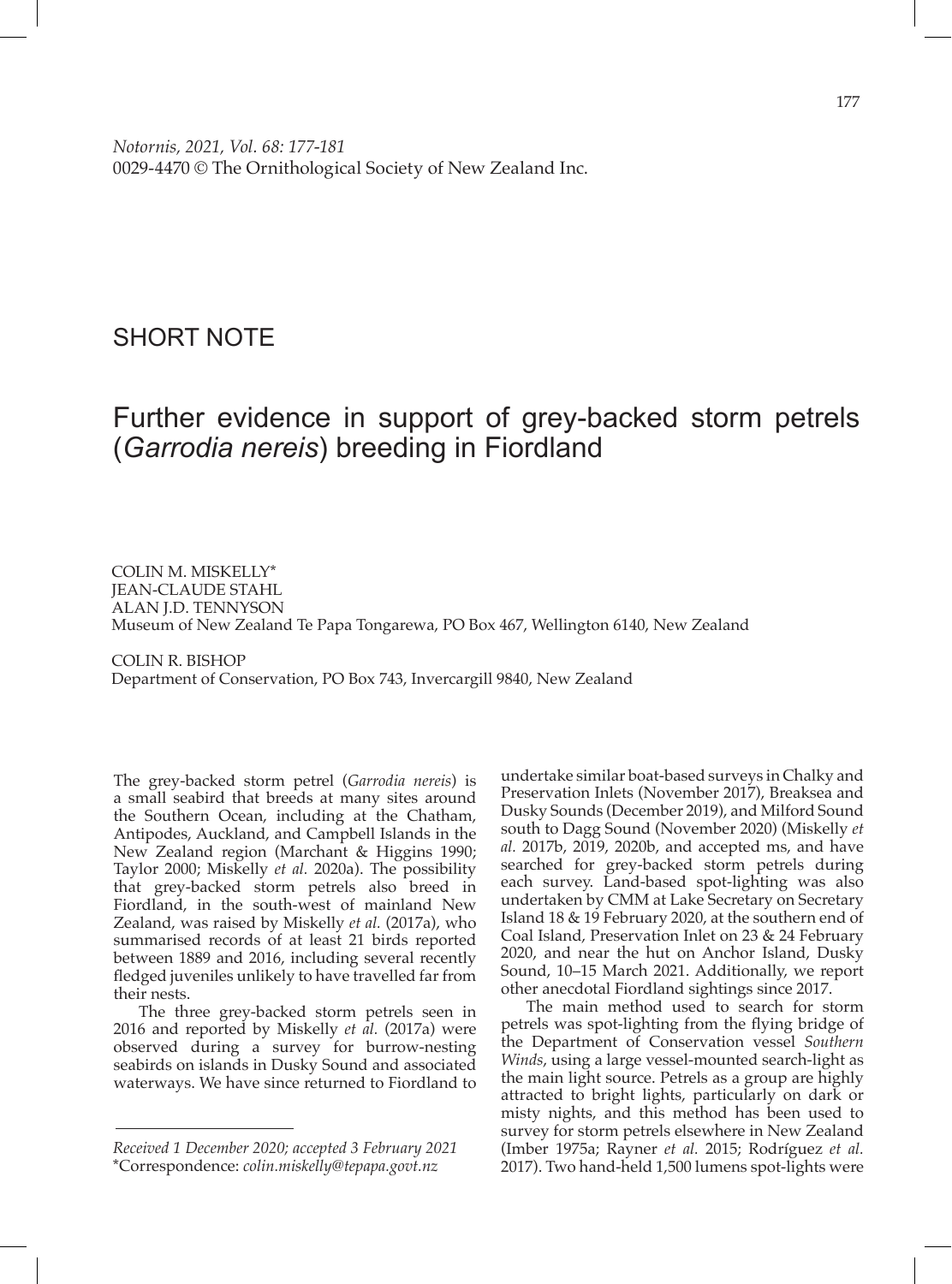| Table 1. Petrels observed and captured during spot-lighting sessions in Fiordland, New Zealand, 2016-2021. Species recorded were mottled petrel (Pterodroma<br>inexpectata), broad-billed prion (Pachyptila vittata), Antarctic prion (P. desolata), sooty shearwater (Arderna grisea), common diving petrel (Pelecanoides urinatrix), and<br>grey-backed storm petrel (Garrodia nereis). Birds captured are shown in parentheses. |           |                                             |                                                                                                                                                                           |
|------------------------------------------------------------------------------------------------------------------------------------------------------------------------------------------------------------------------------------------------------------------------------------------------------------------------------------------------------------------------------------------------------------------------------------|-----------|---------------------------------------------|---------------------------------------------------------------------------------------------------------------------------------------------------------------------------|
| Date                                                                                                                                                                                                                                                                                                                                                                                                                               | Time (h)  | Location                                    | Birds seen (& caught)                                                                                                                                                     |
| 15 Nov 2016                                                                                                                                                                                                                                                                                                                                                                                                                        | 2215-2315 | Seal Islands, Dusky Sound                   | c. 30 broad-billed prions, 2 sooty shearwaters                                                                                                                            |
| 17 Nov 2016                                                                                                                                                                                                                                                                                                                                                                                                                        | 2200-2300 | Anchor Island Harbour, Dusky Sound          | 20+ mottled petrels                                                                                                                                                       |
| 19 Nov 2016                                                                                                                                                                                                                                                                                                                                                                                                                        | 2215-2320 | Off Oke Island, Wet Jacket Arm              | 2 grey-backed storm petrels                                                                                                                                               |
| 20 Nov 2016                                                                                                                                                                                                                                                                                                                                                                                                                        | 2210-2300 | Many Islands, Dusky Sound<br>West of        | 30 sooty shearwaters, 15 mottled petrels, 3 broad-billed prions, 1 grey-backed storm petrel                                                                               |
| 20 Nov 2017                                                                                                                                                                                                                                                                                                                                                                                                                        | 2245-2340 | Off Only Island, Long Sound                 | 2 grey-backed storm petrels                                                                                                                                               |
| 21 Nov 2017                                                                                                                                                                                                                                                                                                                                                                                                                        | 2300-2330 | Cuttle Cove, Preservation Inlet             | 40+ mottled petrels                                                                                                                                                       |
| 22-23 Nov 2017                                                                                                                                                                                                                                                                                                                                                                                                                     | 2255-0005 | Bay, Chalky Island, Chalky Inlet<br>Sealers | $10+$ mottled petrels, $10+$ sooty shearwaters $(1)$ , 2 grey-backed storm petrels $(1)$ , 2 common<br>diving petrels (2, 1 broad-billed prion (1), 1 Antarctic prion (1) |
| 23 Nov 2017                                                                                                                                                                                                                                                                                                                                                                                                                        | 2255-2330 | North Port, Chalky Inlet                    | No petrels seen                                                                                                                                                           |
| 24-25 Nov 2017                                                                                                                                                                                                                                                                                                                                                                                                                     | 2345-0015 | Small Craft Harbour Islands, Chalky Inlet   | 7 mottled petrels, 2 sooty shearwaters (1), 1 grey-backed storm petrel                                                                                                    |
| 10 Dec 2019                                                                                                                                                                                                                                                                                                                                                                                                                        | 2300-0000 | Beach Harbour, Breaksea Sound               | No petrels seen (bright moon conditions)                                                                                                                                  |
| 11 Dec 2019                                                                                                                                                                                                                                                                                                                                                                                                                        | 2300-0000 | Stevens Cove, northern Resolution Island    | No petrels seen (bright moon conditions)                                                                                                                                  |
| 13 Dec 2019                                                                                                                                                                                                                                                                                                                                                                                                                        | 2300-0000 | Luncheon Cove, Anchor Island                | 1 sooty shearwater (bright moon conditions)                                                                                                                               |
| 18 Feb 2020                                                                                                                                                                                                                                                                                                                                                                                                                        | 2225-2325 | Secretary Lake, Secretary Island            | No petrels seen                                                                                                                                                           |
| 19 Feb 2020                                                                                                                                                                                                                                                                                                                                                                                                                        | 2245-2345 | Secretary Lake, Secretary Island            | No petrels seen                                                                                                                                                           |
| 23 Feb 2020                                                                                                                                                                                                                                                                                                                                                                                                                        | 2225-2325 | Coal Island, Preservation Inlet             | 2 mottled petrels, 2 sooty shearwaters                                                                                                                                    |
| 24 Feb 2020                                                                                                                                                                                                                                                                                                                                                                                                                        | 2235-2335 | Coal Island, Preservation Inlet             | 2 mottled petrels                                                                                                                                                         |
| 11 Nov 2020                                                                                                                                                                                                                                                                                                                                                                                                                        | 2200-2300 | Anita Bay, Milford Sound                    | 7 grey-backed storm petrels (2), 3 sooty shearwaters                                                                                                                      |
| 12 Nov 2020                                                                                                                                                                                                                                                                                                                                                                                                                        | 2215-2315 | Catherine Islands, Charles Sound            | grey-backed storm petrel (1)                                                                                                                                              |
| 13 Nov 2020                                                                                                                                                                                                                                                                                                                                                                                                                        | 2215-2315 | Blanket Bay, south-east Secretary Island    | grey-backed storm petrels, 1 mottled petrel, 1 sooty shearwater<br>ω                                                                                                      |
| 14 Nov 2020                                                                                                                                                                                                                                                                                                                                                                                                                        | 2215-2315 | Precipice Cove, Bradshaw Sound              | 2 grey-backed storm petrels                                                                                                                                               |
| 15 Nov 2020                                                                                                                                                                                                                                                                                                                                                                                                                        | 2215-2315 | Head of Dagg Sound, by Narrow Neck          | grey-backed storm petrel, 1 broad-billed prion                                                                                                                            |
| 16 Nov 2020                                                                                                                                                                                                                                                                                                                                                                                                                        | 2215-2315 | Head of Hall Arm, Doubtful Sound            | 4 grey-backed storm petrels (1), 1 mottled petrel                                                                                                                         |
| 10-11 Mar 202                                                                                                                                                                                                                                                                                                                                                                                                                      | 2330-0030 | Anchor Island, Dusky Sound                  | No petrels seen (calm, clear, no moon)                                                                                                                                    |
| 11-12 Mar 202                                                                                                                                                                                                                                                                                                                                                                                                                      | 2330-0030 | Anchor Island, Dusky Sound                  | No petrels seen (calm, clear, no moon)                                                                                                                                    |
| 12-13 Mar 202                                                                                                                                                                                                                                                                                                                                                                                                                      | 2320-0020 | Anchor Island, Dusky Sound                  | No petrels seen (calm, clear, no moon)                                                                                                                                    |
| 13-14 Mar 2021                                                                                                                                                                                                                                                                                                                                                                                                                     | 2310-0010 | Anchor Island, Dusky Sound                  | 4 mottled petrels (windy, part cloudy, no moon)                                                                                                                           |
| 14 Mar 2021                                                                                                                                                                                                                                                                                                                                                                                                                        | 0540-0625 | Anchor Island, Dusky Sound                  | No petrels seen (windy, overcast, no moon)                                                                                                                                |
| 14-15 Mar 2021                                                                                                                                                                                                                                                                                                                                                                                                                     | 2320-0020 | Anchor Island, Dusky Sound                  | 1 sooty shearwater (windy, overcast, no moon)                                                                                                                             |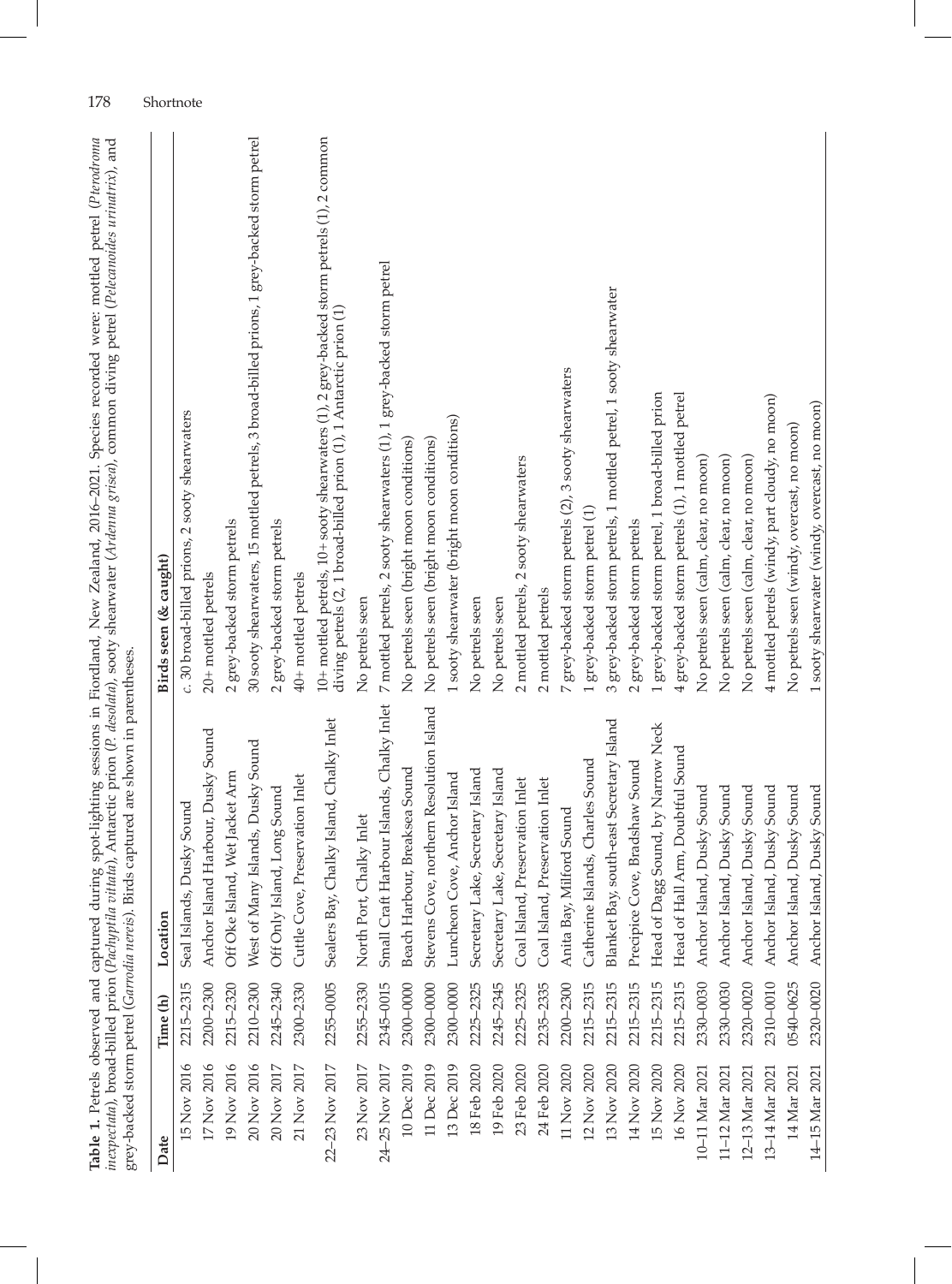used to attempt to get birds to land on the deck or nearby sea-surface, where they could then be caught from a rigid-hull inflatable launched from the main vessel. The same hand-held spot-lights were used for land-based spotlighting on Secretary, Coal, and Anchor Islands.

Spot-lighting surveys were mainly undertaken near known or suspected petrel breeding sites in 2016. On subsequent boat-based surveys we sought to moor or anchor at widely-spaced sites, and routinely undertook spot-lighting surveys each night regardless of proximity to known petrel breeding sites (Table 1). Bright moon conditions and clear skies rendered spot-lighting largely futile in December 2019 (see Rayner *et al*. 2015), and we abandoned attempts from two additional sites in Breaksea and Dusky Sounds during that week.

Grey-backed storm-petrels were the most frequently recorded of six petrel species seen during spot-lighting surveys, and were recorded at 11 of  $21$  sites (Fig. 1, Table 1). The number of storm petrels recorded at each site was a conservative minimum, as we treated any birds seen within 20 minutes of each other as likely to have been the same individual, unless two or more birds were observed simultaneously. The largest number of individuals recorded at one site was seven at Anita Bay, Milford Sound, on 11 November 2020, when five storm petrels were visible at once while two other captured birds were still being held.

Further to the five grey-backed storm petrels captured during spot-lighting sessions (Fig. 2, Table 1), an additional bird was caught shortly before dawn on 17 November 2020, when it flew into the dark wheelhouse of the *Southern Winds* while the vessel was at anchor at the head of Hall Arm, Doubtful Sound (Table 2). The bird was apparently attracted to the light of a laptop screen. All six birds handled had unworn plumage, and four had downy (or mostly downy) brood patches. However, the birds captured off Chalky Island on 22 November 2017 and at Hall Arm on 17 November 2020 both had bare brood patches, indicating that they were incubating eggs or brooding young chicks at the time of capture. Grey-backed storm petrels have a prolonged and asynchronous breeding season in New Zealand, with incubation and chickrearing extending from September to April (Imber 1985; Plant 1989; Marchant & Higgins 1990). The November spot-lighting sessions occurred during expected incubation and the start of hatching (Miskelly *et al*. 2017a).

Several of the recent records of grey-backed storm petrels in South Westland were a long way from the open sea (Fig. 3), including Routeburn Falls (36 km), Long Sound, off Preservation Inlet (28 km, 32 km via water), the head of Hall Arm, Doubtful Sound (27 km, 40 km via water), and the

| Date        | Location                                     | Source                 | Detail                                                        |
|-------------|----------------------------------------------|------------------------|---------------------------------------------------------------|
| 17 Aug 2017 | Head of Broughton Arm, Breaksea Sound        | eBird                  | 1 landed on vessel during previous night                      |
| 20 Nov 2017 | Off Only Island, Long Sound                  | Table 1                | 2 seen during spot-lighting                                   |
| 22 Nov 2017 | Sealers Bay, Chalky Island, Chalky Inlet     | Table 1                | 2 seen during spot-lighting, 1 (with bare brood patch) caught |
| 24 Nov 2017 | Small Craft Harbour Islands, Chalky Inlet    | Table 1                | 1 seen during spot-lighting                                   |
| 21 Dec 2018 | Above Routeburn Falls, Routeburn Track       | CMM pers. obs.         | 1 found stoat-killed                                          |
|             | 28 Jan 2020 Off entrance to Thompson Sound   | eBird                  | 1 seen at sea                                                 |
|             | 30 Jan 2020 Off entrance to Nancy Sound      | eBird                  | 1 seen at sea                                                 |
| 11 Nov 2020 | Anita Bay, Milford Sound                     | Table 1                | 7 seen during spot-lighting, 2 caught                         |
| 12 Nov 2020 | Catherine Islands, Charles Sound             | Table 1                | 1 caught during spot-lighting                                 |
| 13 Nov 2020 | Blanket Bay, south-east Secretary Island     | Table 1                | 3 seen during spot-lighting                                   |
|             | 14 Nov 2020 Precipice Cove, Bradshaw Sound   | Table 1                | 2 seen during spot-lighting                                   |
| 15 Nov 2020 | Blanket Bay, south-east Secretary Island     | Pete Young pers. comm. | 1 landed on vessel during previous night                      |
| 15 Nov 2020 | Head of Dagg Sound, by Narrow Neck           | Table 1                | 1 seen during spot-lighting                                   |
| 16 Nov 2020 | Head of Hall Arm, Doubtful Sound             | Table 1                | 4 seen during spot-lighting, 1 caught                         |
|             | 17 Nov 2020 Head of Hall Arm, Doubtful Sound | CMM pers. obs.         | 1 (with bare brood patch) flew on board before dawn (0535 h)  |
|             |                                              |                        |                                                               |

**Table 2.** Grey-backed storm petrel records from Fiordland, New Zealand, 2017–2020. New Zealand, 2017-2 Fiordland, records from petrel Grev-backed storm  $\overline{N}$ Table 2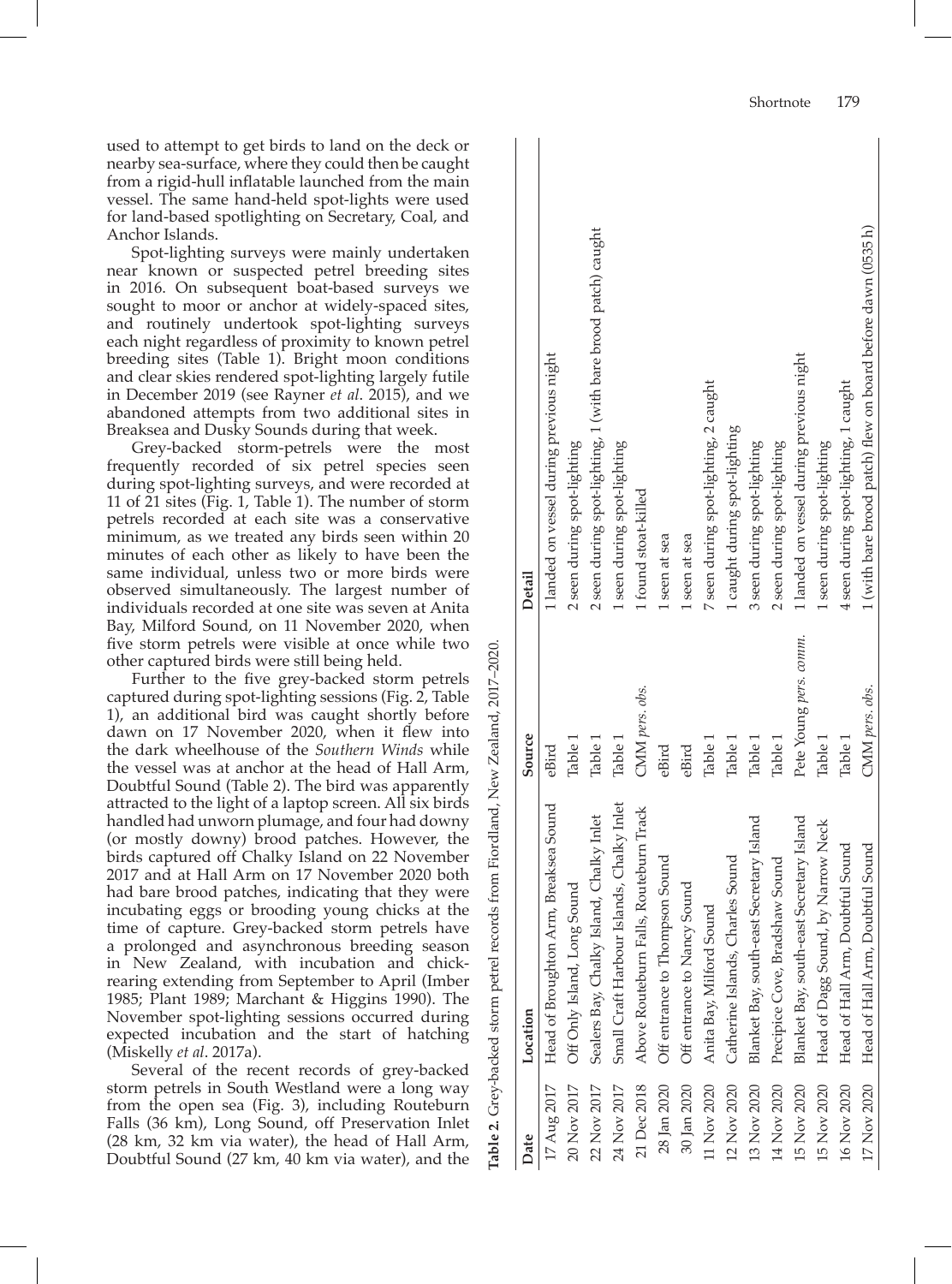

**Figure 1.** Grey-backed storm petrel in spot-light beam, Blanket Bay, Secretary Island, 13 November 2020. Photograph: Jean-Claude Stahl.



**Figure 2.** Two grey-backed storm petrels captured during spot-lighting at Anita Bay, Milford Sound, 11 November 2020. Photograph: Jean-Claude Stahl.

head of Broughton Arm, Breaksea Sound (22 km, 30 km via water).

This summary reveals that grey-backed storm petrels can be readily found throughout the length and breadth of coastal Fiordland if spot-lighting in late spring is used as a targeted survey methodology. Informal conversations with commercial fishers in Fiordland indicate that grey-backed storm petrels are frequently attracted to fishing vessels at night (e.g. Pete Young *pers. comm*. 17 November 2020). We suggest that the species is attempting to breed at multiple sites in the region, probably spread over an area exceeding 200 km north-south and 40 km west-east. Given the extreme vulnerability of storm petrels to introduced predators (Imber 1975b; Taylor 2000), it is likely that grey-backed storm petrels breeding sites in Fiordland are on cliff ledges or other sites inaccessible to rats and stoats. Grey-backed storm petrel nest sites are cryptic



**Figure 3.** Spatial representation of grey-backed storm petrel records from Fiordland. Each symbol represents a single bird, with symbols offset slightly where multiple birds were recorded from a single location, or from two nearby locations. White circles show 21 individuals recorded from 1889 to 2016 (based on Miskelly *et al.* [2017, Fig. 3]); blue circles show 23 individuals seen or caught during spot-lighting surveys in November 2017 and 2020; yellow circles show six additional individuals recorded during 2017 to 2020 (details in Table 2).

and difficult to locate even at known breeding sites (authors' *pers. obs*.). Locating their nests in the vast, rugged landscape of Fiordland poses considerable challenges. One method that could be used to focus search effort would be to search for storm petrel feathers in the nest linings of rock wrens (*Xenicus gilviventris*), a method previously used to indicate the presence of kākāpō (*Strigops habroptilus*) in Fiordland (Carey 2020, p. 205). In the future, technological advances may lead to suitable tracking transmitters being available to follow birds to their nesting sites.

The 2016 to 2020 Fiordland seabird surveys were funded by Te Papa and the Department of Conservation. We thank the skippers and crew of *Southern Winds* for accommodating our spot-lighting requirements into the wider survey programme, and our shipmates for tolerating the noise of the ship's generator running late into the night. Thanks also to Pete Young for information on grey-backed storm petrels and other petrels in Fiordland, and Jaz Hamilton for producing the map.